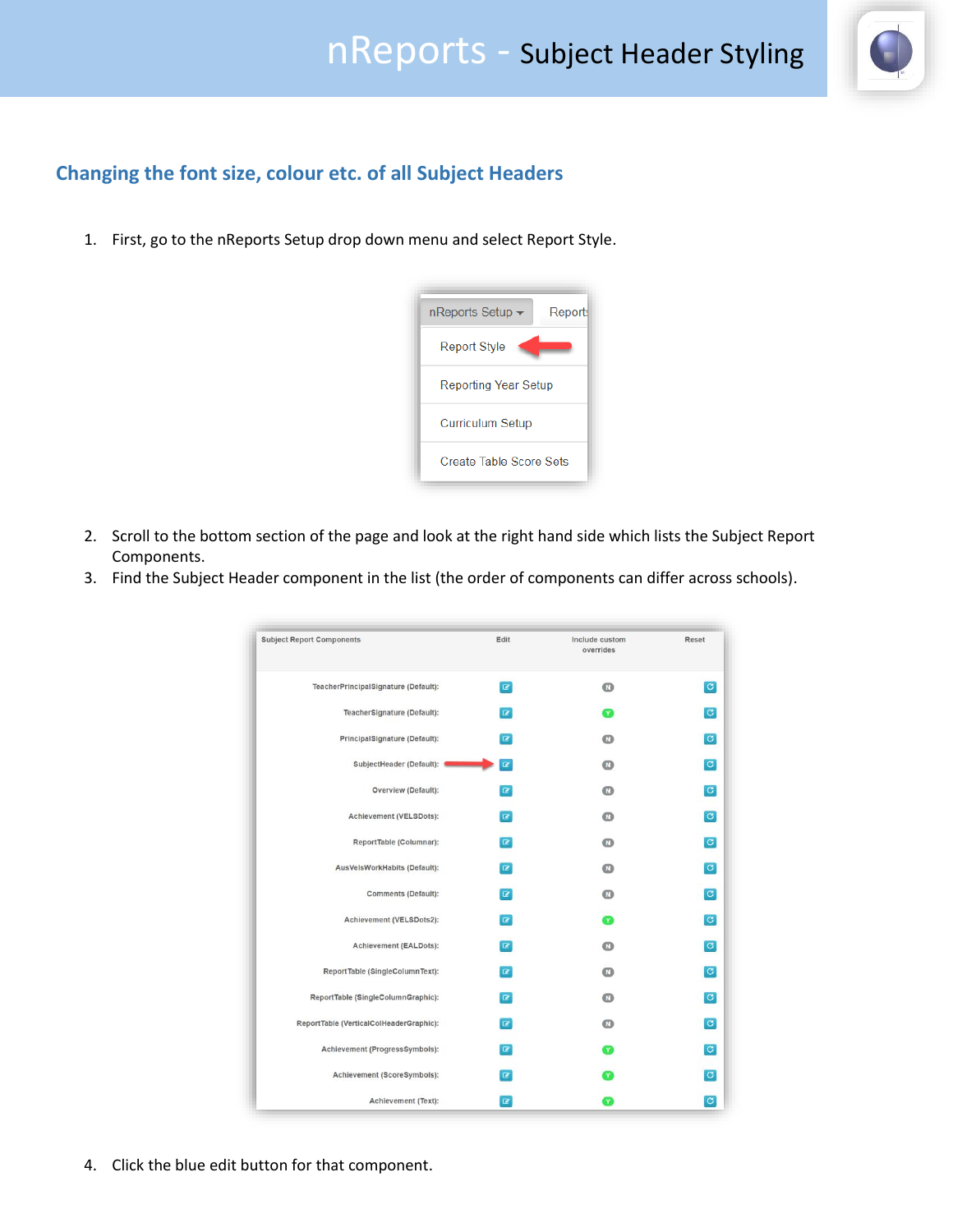5. To edit the font size click the edit button next to where it says Text Style.

|                              |                                  | <b>SubjectHeader Student Report Component</b>                                                   |                                      |                                                                                                                                                                            |
|------------------------------|----------------------------------|-------------------------------------------------------------------------------------------------|--------------------------------------|----------------------------------------------------------------------------------------------------------------------------------------------------------------------------|
| <b>General</b>               | <b>Text Style</b><br>Option 1    | <b>Body Style</b><br>☑<br>Option 1<br>▼<br>$\overline{c}$<br>component unless customised below. | $\overline{\mathbf{v}}$              | Sample:<br>$\frac{a}{c}$<br>Sample<br>Note: The 'General' Text and Body Styles selected above will apply to all of the Features Styles and Style Properties in the current |
|                              |                                  | <b>SubjectHeader Feature Styles</b>                                                             |                                      |                                                                                                                                                                            |
| Feature:<br><b>Underline</b> | <b>Text Style:</b><br>Option 1 v | G.<br>€                                                                                         | <b>Body Style:</b><br>Option 1 v G G | Sample:<br><b>Sample</b>                                                                                                                                                   |
|                              |                                  | <b>SubjectHeader Style Properties</b>                                                           |                                      |                                                                                                                                                                            |
| <b>Style Property</b>        | If True, show school logo        | Save                                                                                            | <b>Value</b><br>O<br><b>Discard</b>  |                                                                                                                                                                            |

6. Change the font size by using the drop down menu labelled 'Font Size'. If it says Default and you want to know the size it's currently set to, it should be listed on the left.

**NOTE:** You can also edit whether the text is in bold or in italics in this window.

|                  | <b>Inherited Default Style</b> |                   | <b>Override Style</b>               |
|------------------|--------------------------------|-------------------|-------------------------------------|
| Font:            | Arial                          | Font:             | Defaul<br>$\overline{\mathbf{v}}$   |
| Font<br>Size:    | 28                             | Font<br>Size:     | Defaul<br>▼                         |
| Bold:            | false                          | Bold:             | Defaul<br>$\overline{\mathbf{v}}$   |
| Italic:          | false                          | Italic:           | Defaul<br>۷                         |
| Underline: false |                                | <b>Underline:</b> | Defaul<br>$\boldsymbol{\mathrm{v}}$ |
| Sample           |                                |                   |                                     |